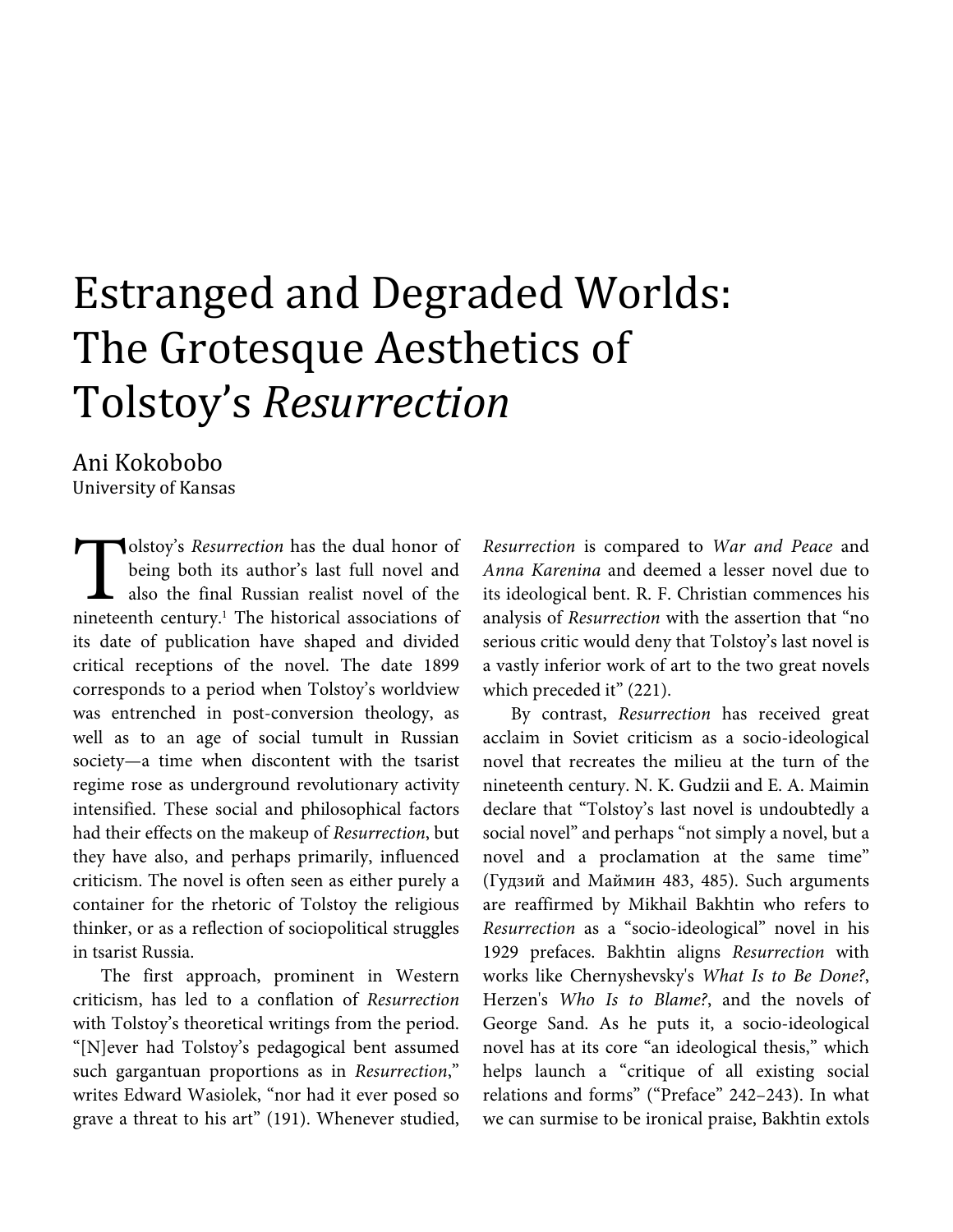*Resurrection* as the "most consistent and perfect example of the socio-ideological novel not only in Russia but in the West as well" (253).

In spite of the novel's strong ties to Tolstoyan theology, or its treatment of social inequities in Russia, *Resurrection* has neither the simplicity of a theological pamphlet, nor the ideological direction of *What Is to Be Done?* Even scholars who find the novel entrenched in Tolstoy's post-conversion theology insist that "the teacher and the prophet […] did not (seriously) mar *Resurrection*" (Wasiolek 192). As George Steiner posits, despite Tolstoy's "puritanical conception of art," the genre of the novel, with its extensive, multi-layered storylines, permits narrative freedom, making it possible for Tolstoy's theoretical "abstractions [to] assume a colour of life" (284).<sup>2</sup> Likewise, Soviet critics find *Resurrection* to be less than a perfect model of the ideological novel; Galina Galagan argues that though Tolstoy attempted to come up with a "novel of a new type" by bringing his hero closer "to the people and to revolution," it was ultimately Maksim Gorky who fully accomplished the task of writing a new social novel  $(262)^3$ 

In this essay I do not dispute the fact that Tolstoy's last novel has an ideological bent; in fact, considering how closely this novel's ideological messages have been explored in past criticism, my focus will be not on ideology per se, but rather on the poetic forms that accommodate it. In *Resurrection*, Tolstoy captures a thoroughly inverted social reality, a world turned upside-down, where the unnatural is natural; where immorality is legitimized and automatized to the point of comfortably replacing morality; where human beings treat fellow human beings inhumanly while losing basic human traits themselves. As I argue, all these features, these inversions and distortions, give the reality of *Resurrection* a distinctly grotesque flavor.

A number of scholars have already noticed that Resurrection does not function quite like Tolstoy's other realist novels. The presence of satire in

*Resurrection* and in late Tolstoy in general is already recognized,<sup>4</sup> which indicates that the grotesque cannot be very far behind, since the styles are closely related. Further, both Wasiolek and Harriet Murav have used the term to describe characters and images in *Resurrection* as grotesque. Wasiolek mentions that the Korchagins appear grotesque to Nekhliudov after his moral awakening (194), whereas Murav, who highlights the intense physicality of *Resurrection*, cites images from the prison as "grotesque" (37). In this essay, I further the implications of these earlier works by addressing manifestations of the grotesque as a proper literary style in *Resurrection*. In my analysis, I employ the seminal works on the grotesque by Mikhail Bakhtin (*Rabelais and His World*) and Wolfgang Kayser (*The Grotesque in Art and Literature*). I borrow different concepts from both critics and define the grotesque as a style that estranges the familiar and disrupts narrative expectations by despiritualizing and lowering reality to the level of body and materialism.

Though Tolstoy does not recreate the grotesquery of E.T.A. Hoffmann or mirror the contortions of Magritte's or Dali's surrealist canvases, he still captures essential characteristics and the general aura of the grotesque in his last novel. I trace the grotesque aesthetic both in smallscale form through depictions of the body, as well as in large-scale depictions of social institutions. Reverberations of the grotesque through disfigured and disproportionate images of both the body and the body politic reveal that instead of using *Resurrection* as an empty vessel for his ideological ponderings, Tolstoy managed to redefine his aesthetics in the work.

At the root of the grotesque images in *Resurrection* are the familiar narratives of Tolstoy's past novels. In a recent study on Tolstoy, Justin Weir argues that in his later years "the more didactic Tolstoy repeatedly returns to his early fiction, recasting a moral light" (3). Working on *Resurrection* in 1891, Tolstoy expressed great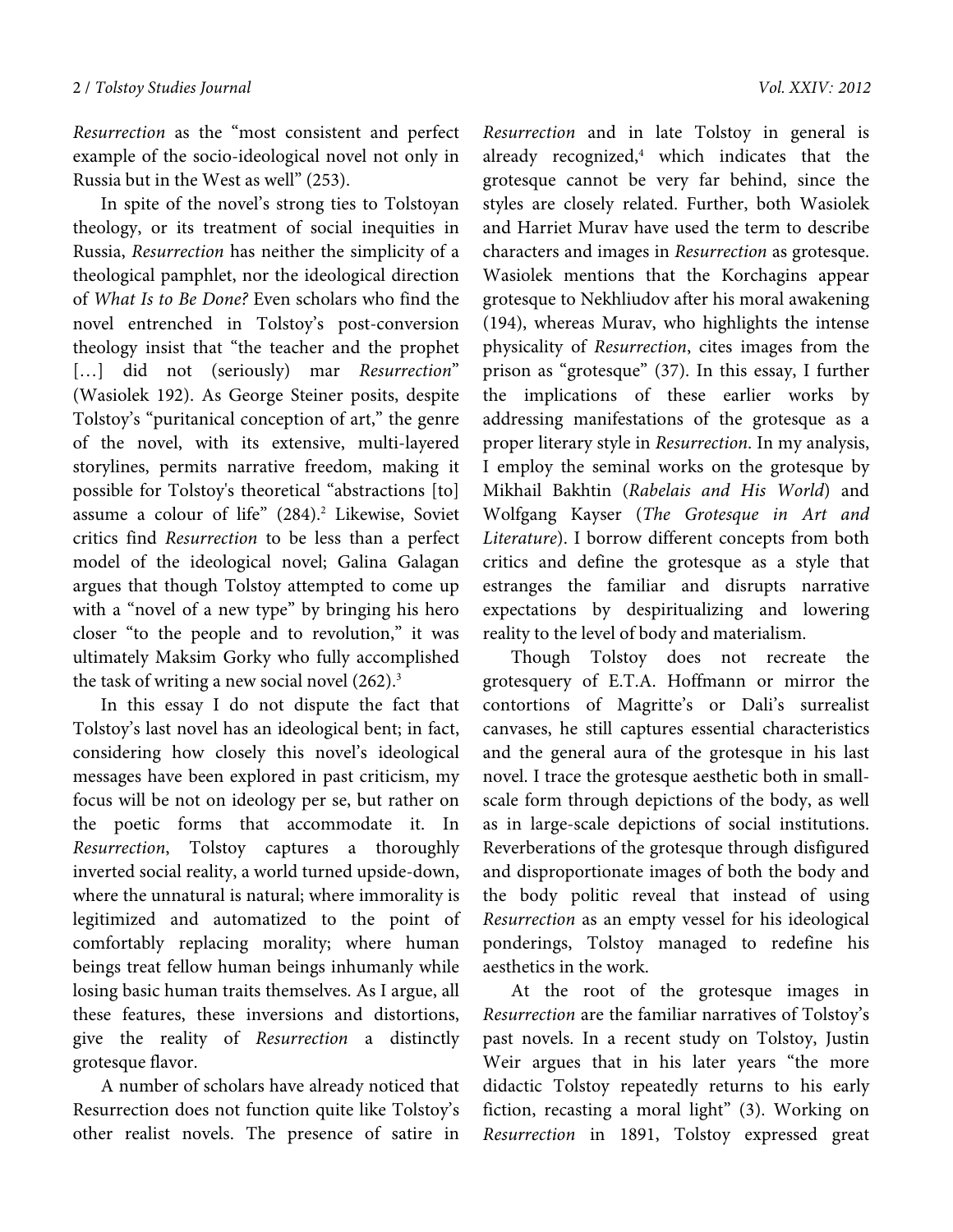enthusiasm about the prospect of writing a novel armed with his new theology. "I was so happy [...] to start a big work of fiction," he writes in his diary, "My earlier novels were an unconscious creation [...]. Now I know what is what and I can mix it all up again and work in this mix" (*PSS* 52: 5–6). He did "mix it all up again" in *Resurrection*, but his past novels remained in this mix, and he used and abused them to arrive at his new novel. In *Resurrection*, Tolstoy returned to the novel form and the romantic theme, but redefined their meaning, recycling and distorting earlier motifs, which grew into the basis for his new grotesque aesthetic. The familiar worlds of Tolstoy's past novel emerge as warped and estranged from themselves, the basis for an inverted reality populated by soulless individuals and grotesque bodies.

### **Unnatural Beginnings**

*Resurrection* starts with Tolstoy's celebrated device of "defamiliarization," which consists of the author's refusal to "call a thing by its name," instead "describ[ing] it as if it were perceived for the first time" (Shklovsky 6). Since *Resurrection* is aimed as an exposé of immoral social practices and institutions, defamiliarization turns from occasional device into a major mode of narration. It is not limited to the opera stage, but rather stretches to capture the world as a whole. The expanded scope of defamiliarization becomes evident from the start of the novel when Tolstoy seeks to expose the very creation of cities as fundamentally flawed.

The novel opens with descriptions of spring in the city where natural beauty is a fragile commodity, since human beings often suppress nature. To show the failures of urban life, Tolstoy provides a defamiliarized characterization of urbanization, and everything it gives rise to, as inherently unnatural:

No matter how hard men tried, one hundred thousand of them gathering in one small place,

no matter how they disfigured that land where they had crowded themselves, no matter how they paved the land with stones so that nothing could grow in it, no matter how they cleared away every blade of grass, no matter how they filled the air with coal and gas, no matter how they cut down every tree and chased away every animal and bird—spring was spring, even in the city. (*PSS* 32: 3)

Whatever preconceptions the audience might have about the formation of cities, Tolstoy is intent on exposing the underlying violence of this process for the reader too habituated to notice. Urbanization is shown as an unnatural practice that disrupts natural splendor and the flow of the seasons.

This defamiliarized rendering of the city in its entirety prefigures Tolstoy's treatment of every local institutional layer of Russian society in *Resurrection*. As Bakhtin argues, "this wide and purely philosophical picture of the urban spring, the struggle between the good spring and the evil city culture […] sets the tone of all subsequent exposures of human inventions: prisons, courts, high society, and others" ("Preface" 245). In the opening sentence, the juxtaposition of nature to the aberrations of social reality—a reality which depletes the earth of its fecundity and drives away animals—suggests that as we transition from the large-scale urban panorama into the city's various institutional divisions, we will simply alternate among levels within the same world built upon unnatural premises.

In this unnaturalness Tolstoy includes behaviors and practices he construes as immoral, though this choice does not necessarily anoint the natural as the ethical standard in the text. Rather, in the defamiliarized picture of the city, Tolstoy uses nature as a neutral measuring tool for the logic and humanity of social practices. The world of nature is described straightforwardly while everything else is subjected to the unforgiving gaze of defamiliarization and deemed a deviation from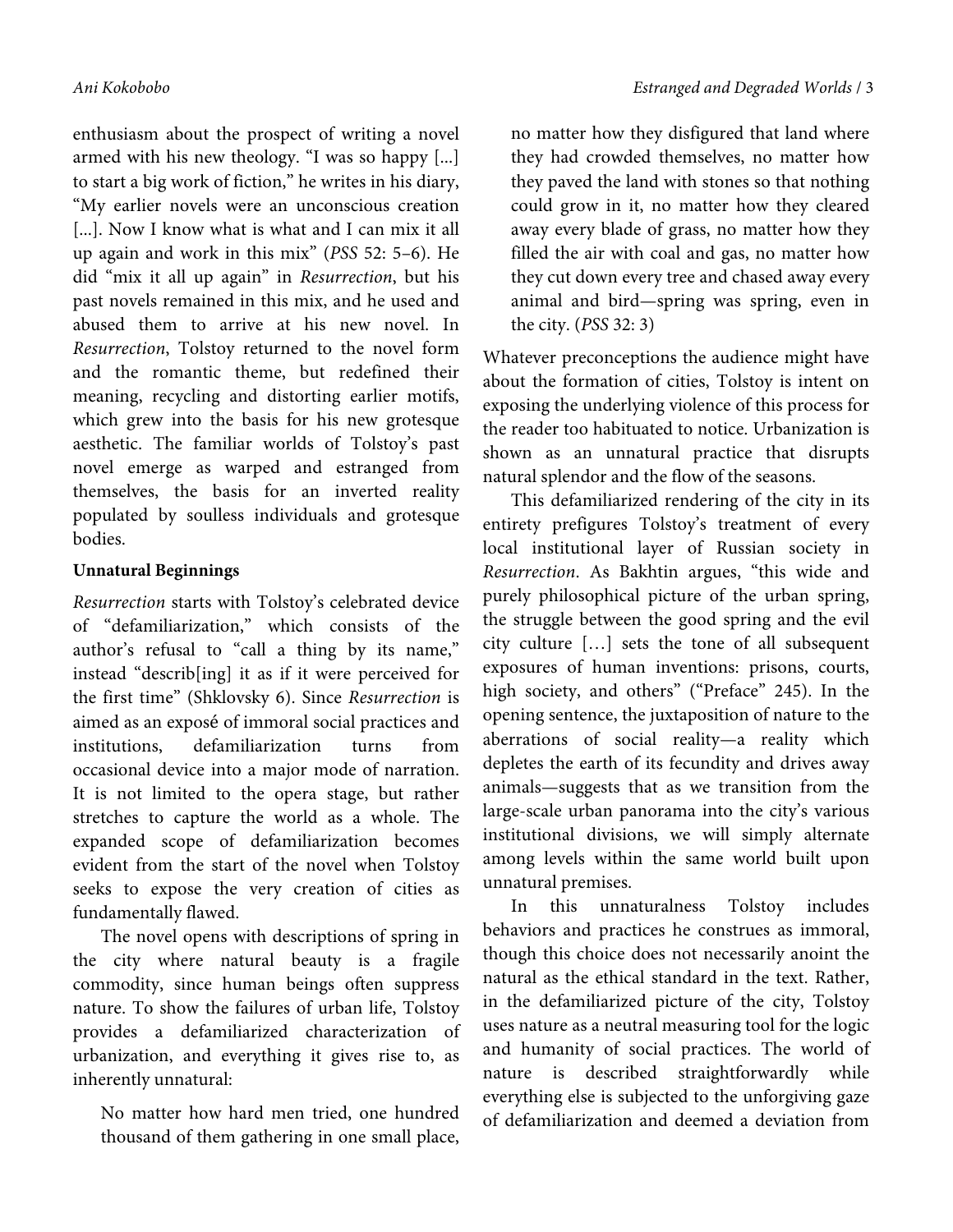the natural. The literal unnaturalness behind urbanization, the violation of natural landscape it necessitates, stages the philosophical unnaturalness and illogicalness Tolstoy uncovers in social reality.

 Through the opening Tolstoy fully exploits this contrast between nature and society in his presentation of a key locus in the novel: the prison. Shortly after the opening statement, Tolstoy shows how "plants, birds, insects, and children" are happy in the spring, while adults are busy trying to "wield power over one another" (*PSS* 32: 3, 4). After this statement, the narrative gaze drastically shifts to the prison corridor, where human attempts to "wield power over each other" are enacted. Seen in the context of natural harmony, the prison emerges as the core of societal and institutionalized unnaturalness. "The fresh, bracing air of the fields had made its way even into the prison yard […]," writes Tolstoy, "[b]ut in the [prison] corridor the air was heavy with the germs of typhoid and the smell of sewage, tar and putrefaction" (*PSS* 32: 4). The stench of excrement and disease contrasted to the pure spring air signals, through its unnaturalness, the immorality and cruelty that define the prison. Disease and excrement can be associated with the barren land in the novel's opening, and their presence implies that unjust social institutions also defy natural principles.

 Images of nature as well as the contrast between the natural and unnatural are not accidental in *Resurrection*. In Tolstoy's two earlier novels, nature and the natural rhythm facilitated the most authentic and most privileged moments. "No novel," writes George Steiner about *Anna Karenina*, "brings language closer to the sensuous activities of farm life, to the sweet smell of a cow shed on frosty nights or the rustle of the fox through the high grass" (91). Similar statements have also been made about *War and Peace*. Gyorgy Lukacs argues that Tolstoy's *War and Peace* captures "a life based on a community of feeling among simple human beings closely bound to nature, […] adapted to the great rhythm of nature, which moves according to nature's cycle of birth and death and excludes all structures which are not natural" (9). An event like the strange and disturbing opera witnessed by Natasha is so unusual in the nature-bound core of *War and Peace* that it is artistically separated from the rest through the defamiliarized gaze.

 But if nature and the natural rhythm were an essential presence in Tolstoy's earlier art, in *Resurrection* one is confronted with quite a different perspective. As the narrative gaze abruptly transitions from images of springtime into prison corridors, one is left to wonder whether nature in all its glory will receive the same attention it was given in earlier novels. In fact, as we consider this opening scene as a whole, the author's arrangement seems to be a deft and deliberate choice that captures, in perfect narrative economy, the aesthetics of the novel at large. Bakhtin argues that Tolstoy takes a Rousseauian approach to civilization in *Resurrection*, showing the social as inferior to the natural and the primitive ("Preface" 244–46). I would suggest that Tolstoy is taking an even more extreme position. Not only is he criticizing social reality from a Rousseauian point of view, but he also seems to have abandoned nature and the natural perspective altogether. In *Resurrection*, it is not the natural that is in focus, but rather the unnatural. Tolstoy condemns this unnaturalness, but it is difficult to find a safe haven from it. Like the stench coming from the prison, it overwhelms the world of the novel.

 Whereas in Tolstoy's two earlier novels the narrative was bound to the "great rhythm of nature" (Lukacs 146) and language existed close to "the rustle of the fox through the high grass" (Steiner 91), in *Resurrection* the narrative retreats from nature and embraces manmade unnaturalness. Just as Nekhliudov cannot indulge in countryside natural beauty after Maslova's trial because he remembers her sufferings in society, so the author seems morally obligated to renounce nature for social unnaturalness. In fact, the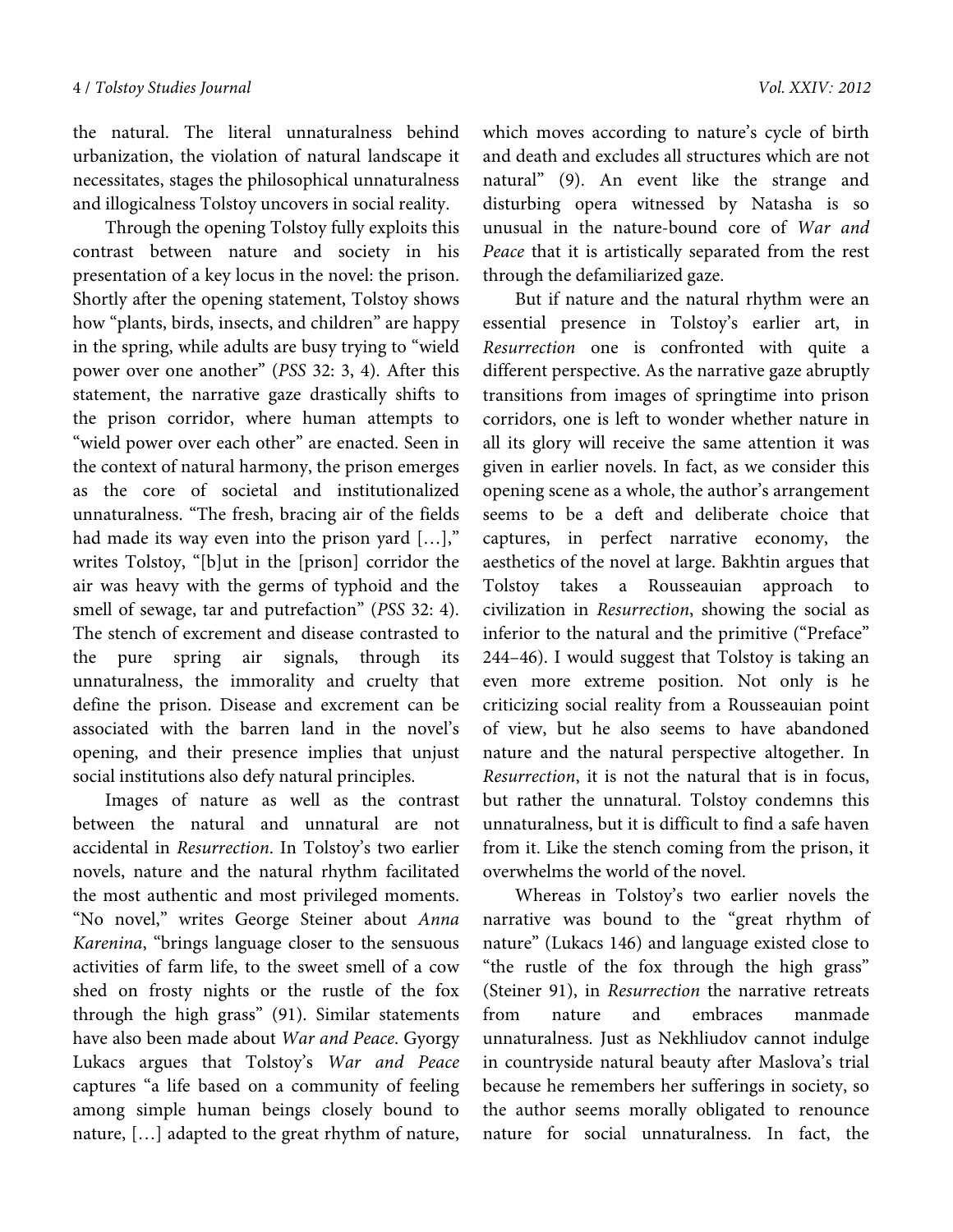depictions of the natural world in *Resurrection* are like the few patches of grass that Tolstoy tells us have managed to grow despite urbanization and the paving of the land. "[T]he grass," writes Tolstoy, "grew and shone green everywhere where they had not scraped it away, not only on the narrow strips of lawn on the boulevards, but between the paving-stones as well" (*PSS* 32: 3). Like the few patches of grass, glimpses of nature occasionally manage to pierce through Tolstoy's estranged vision of an unnatural society. These depictions are scarce and surrounded by the unnatural, but they serve as a measure of contrast in a world where unnaturalness reigns.

#### **In-Between Worlds**

Tolstoy's focus on unnaturalness through extensive uses of defamiliarization is the motivating force behind the grotesque aesthetics of *Resurrection*. As the author abandoned rich descriptions of natural realities for a world marred by unnaturalness, he required a fresh approach to accommodate his new artistic perspective. Whether Tolstoy meant for this or not, his extensive use of defamiliarization led him to push his realism into the territory of the grotesque. In *The Grotesque in Art and Literature*, Wolfgang Kayser settles on a comprehensive definition of the grotesque as defined precisely by unnaturalness. "THE GROTESQUE IS THE ESTRANGED WORLD" (184, capitals Kayser's), he writes, and explains that the grotesque renders our worlds unreliable and strange. Using the fairy tale as a counterpoint for the grotesque, Kayser argues that when "viewed from the outside, the world of the fairy tale could also be regarded as strange and alien," yet unlike the grotesque, this "world is not estranged […] the elements in it which are familiar and natural to us do not suddenly turn out to be strange and ominous" (184). What defines the grotesque and differentiates it from a similar style like the fantastic is its deformation of the familiar and the natural. In this sense, the grotesque aesthetic may

be said to share features of Tolstoy's device of defamiliarization, which renders our familiar worlds strange and, when used as extensively as in *Resurrection*, can estrange them to the point of the grotesque.

But if Tolstoy has graduated from defamiliarization to grotesque estrangement in *Resurrection*, the effect would not work without awareness of his earlier works. As Robert Helbling argues, if "the fantastic creates a world governed by its own esoteric law," the grotesque shows "a disquieting estrangement of our world from itself" (6). Among various transformations, one could expect still to find traces of the familiar in the grotesque; "[i]n the midst of an overwhelming impression of monstrousness there is much we can recognize, much corrupted or shuffled familiarity" (Harpham 5). Since grotesque estrangement requires at least some small token reminder of the familiar, the grotesque aesthetic in *Resurrection* captures two worlds: one well-known to the eye and mind and a monstrous world where familiarity gives way to aberration. In the novel's opening these two worlds are nature and the prison, but in the novel as a whole the mixture consists of the familiar world of Tolstoy's previous novels, which is constantly being encroached upon by the unfamiliar, unnatural realities found *Resurrection*. To return to the image of the few patches of grass surrounded by concrete, Tolstoy juxtaposes small glimpses of the familiar and natural to the alien and unnatural, generating pronounced contrasts that constantly frustrate the reader's expectations.

From this perspective, when the narrative moves into Maslova's life story, a vein of unnaturalness retrospectively unravels the familiar world of Tolstoy's pre-conversion writings, thus forming the core of the grotesque in *Resurrection*. As the sixth child of the daughter of a serf-woman, Maslova was almost destined to die at birth—which in itself reads like an affront to nature. She only survives due to the accidental entrance of the lady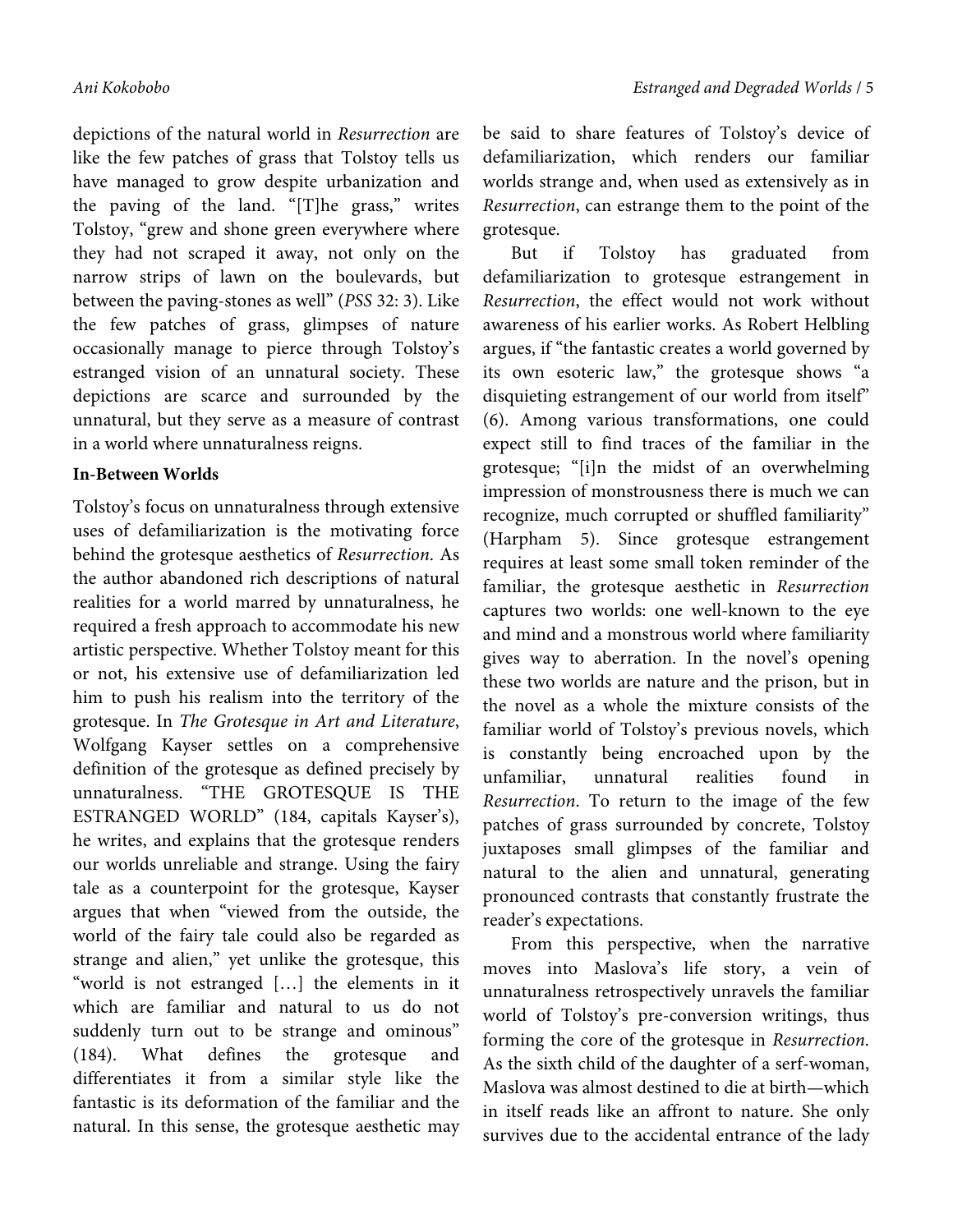of the house (Nekhliudov's aunt) into the cowshed where her mother was nursing. In an enraged tone limited to terrible facts, Tolstoy tells of how Maslova grew up feeling like half-servant, halfyoung lady, because Nekhliudov's aunts differed in their treatment of her. Eventually, she is cast out of that world when Nekhliudov seduces her and she becomes pregnant with his child. Her baby dies from illness and neglect, thus meeting the fate its mother should have met as an infant, while Maslova herself winds up a prostitute after repeated sexual advances and poor choices.<sup>5</sup>

In the course of telling Maslova's story, Tolstoy introduces the gentry estate, a pivotal space in earlier novels, brimming with organic energies and designed for the replication of generations. (Levin's Pokrovskoe in *Anna Karenina* is one such example, where not only the Levins produce offspring, but also the cow Pava.) However, in Maslova's life story, this familiar space is almost unrecognizable and redefined as a site of death and sterility. The spinster aunts with no heir except Nekhliudov live upstairs, while innocent babies die in the barn from neglect and poverty. Despite any earlier associations we might have with this locus, it is no bucolic haven in *Resurrection*, but rather a distorted, grotesque double of the earlier ideal. The natural progression of generations is obstructed, as virtually all children either do not live past infancy or seem at risk for illness or death.<sup>6</sup> Families and the children that would normally inhabit the estate are moved to the corridors of the prison where they accompany their parents. The presence of a baby in a prison cell, just like the sterility of the estate under the guardianship of spinsters are key tokens of the unnaturalness that reigns over *Resurrection*. 7 If the world in *War and Peace* and *Anna Karenina* was full of health and virility, in *Resurrection* that world appears diseased and decayed, infected by the rancid air of typhoid emanating from the prison. What makes this reality disturbing is that everything that was familiar in it, like the gentry estate, emerges as warped and grotesque.

 In fact, one might say that the few glimpses of earlier narrative realities only reinforce the grotesque in *Resurrection*. Nekhliudov's flashbacks about his past with Maslova send the narrative back into the familiarity of earlier Tolstoyan novels.<sup>8</sup> These chapters have been lauded by critics as the best, most artistic portions of *Resurrection* and are the most reminiscent of *War and Peace* and *Anna Karenina*. Like the depictions of spring at the novel's beginning, they evoke a sense of innocence untarnished by social conventions. Nekhliudov retreats to the country and is shown in perfect "communion with nature" (*PSS* 32: 47) as he wanders the fields or naps in the garden. His romance with Maslova commences in this idyllic haven and is described by Tolstoy as the "innocent" love "between an innocent young man and a similarly innocent young girl" (*PSS* 32: 45). The natural world punctuates every moment of these early encounters between characters as they accidentally kiss and Maslova wipes her face on a white lilac from a nearby bush.

 The reader nostalgic for Tolstoy's earlier works is temporarily satiated with these images and invited to feel at home in the comforts of old narrative patterns. But the illusion is short-lived because *Resurrection* is not a common realist novel. Indeed, to ensure that this message is clear, Tolstoy sandwiches these scenes between Maslova's terrible fall and depictions of the corpse of a merchant she is accused of killing. The pastoral reality of Nekhliudov and Maslova's romance is constantly encroached upon by unfamiliar narratives of death and decay.

 In fact, as Tolstoy implies, there is considerable kinship between familiar narratives of the past and the nauseating autopsy report of the merchant's organs. Nekhliudov mentally equates this body to his own treatment of Maslova. "Katiusha's life," he thinks, "and the pus that seeped out of the [merchant's] nostrils, and the eyes coming out of their sockets, and his act with her—all were, it seemed to him, objects that belonged to one and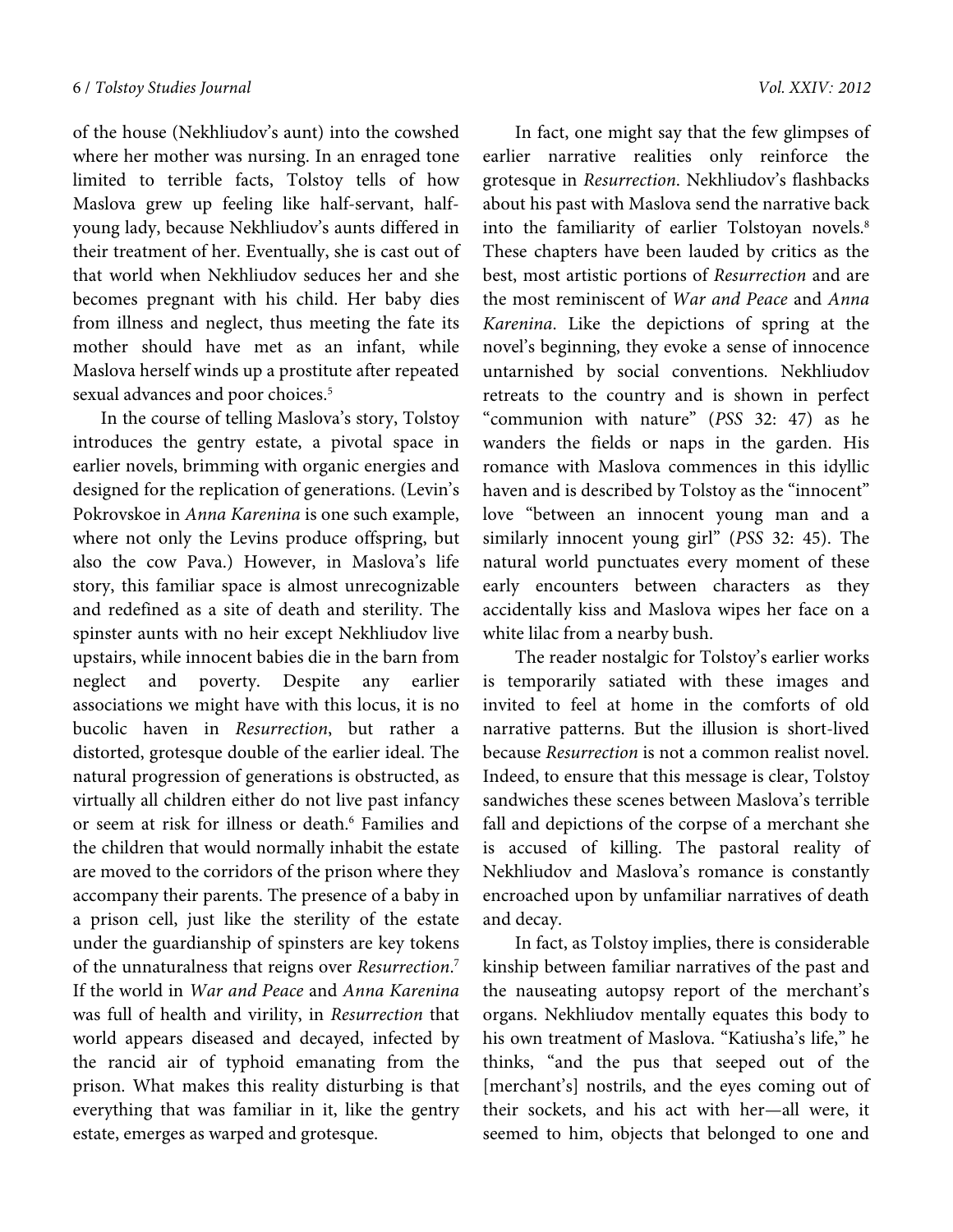the same category, and he was surrounded from all sides and swallowed by these objects" (*PSS* 32: 69). Whereas earlier Tolstoy had naturalized sex through depictions of the family within the confines of the gentry estate, the conflation of Maslova's seduction with the dead body, the mixture of the familiar narrative with gruesome anatomical depictions, exposes all its hidden grotesquery. If, as we are told in the earlier *The Kreutzer Sonata* (1889), to have sex with a woman is equivalent to killing her, by showing us the corpse, Tolstoy is implicitly suggesting that Maslova is no less dead. However habituated we might be to stories of seduction and sexual transgression, the obese body of the merchant anatomized in all its gory detail shatters all expectations of normalcy and familiarity.

 The appearance of natural beauty alongside the filth of the prison, or of the beautiful estate of Nekhliudov's memory alongside the place of Maslova's degradation, and, in general, the presence of a world familiar to readers of Tolstoy alongside a darker incarnation of that world, all have the markings of the grotesque. Tolstoy inserts small glimpses of a familiar reality in the midst of a darker one and mixes the natural with the unnatural as his reader's expectations of familiar narrative turns are frustrated. He jerks us away from the familiar by shoving the vomit-inducing body of the merchant in front of our eyes, just as he thrust us into the prison shortly after indulging in the glories of the spring. His intentions for doing so might vary, but since "the grotesque is experienced only in the act of reception" (Kayser 181), we might see these aesthetic maneuvers as building toward a grotesque aesthetic. Since the grotesque is in the eye of the beholder, in *Resurrection* Tolstoy, whether he meant to or not, produced the grotesque effect for readers of his earlier novels.

#### **The Objectified Subject**

As we consider other components of the grotesque in *Resurrection*, we must turn to representations of the body, one of the most important components of the grotesque in the novel. Kayser associates the grotesque with romanticism and modernism and argues that when realism flourished, the grotesque lost some of its prominence. "It stands to reason," he writes, "that no genuine grotesques will be found in the art of the [nineteenth century], and that the best we can hope for is a weak or impure manifestation of the genre" (104). However, when he looks outside of Germany, Kayser discovers that writers like Charles Dickens could give life to the grotesque even within the bounds of a realist novel. Tolstoy was no different. Without leaping into the supernatural, he gave life to the grotesque through the human body and its physical contortions and distortions.

 Though *Resurrection* may recycle and distort earlier familiar narratives, as the grotesque builds up, narrative depictions of the body push the novel into definite unfamiliarity and monstrousness, thus producing the full grotesque effect. From the merchant's dead body to Maslova's "exorbitant body" (Murav 35), to the bodies of prisoners, or the bodies of the Korchagins, to the whole social body, *Resurrection* stands out as a novel where individuals are depicted (and treated) first and foremost as bodies. Tolstoy's career-long preoccupation with depictions of the physical side of reality and the body in particular has been noted and has prompted scholars like Dmitry Merezhkovsky to call him a "seer of the flesh." But even against this background, *Resurrection* stands out as a novel fixated on the body and physicality.

 Of the two primary definitions of the grotesque, Mikhail Bakhtin's definition most directly engages the body as a fundamental component of the style.9 In *Rabelais and His World*, Bakhtin views the grotesque as the aesthetic of choice for the carnival—a social ritual that upends hierarchies and parodies authority (11). As Bakhtin argues, the carnival inversion of hierarchies is carried out through laughter that degrades everything to the body and physicality. It is this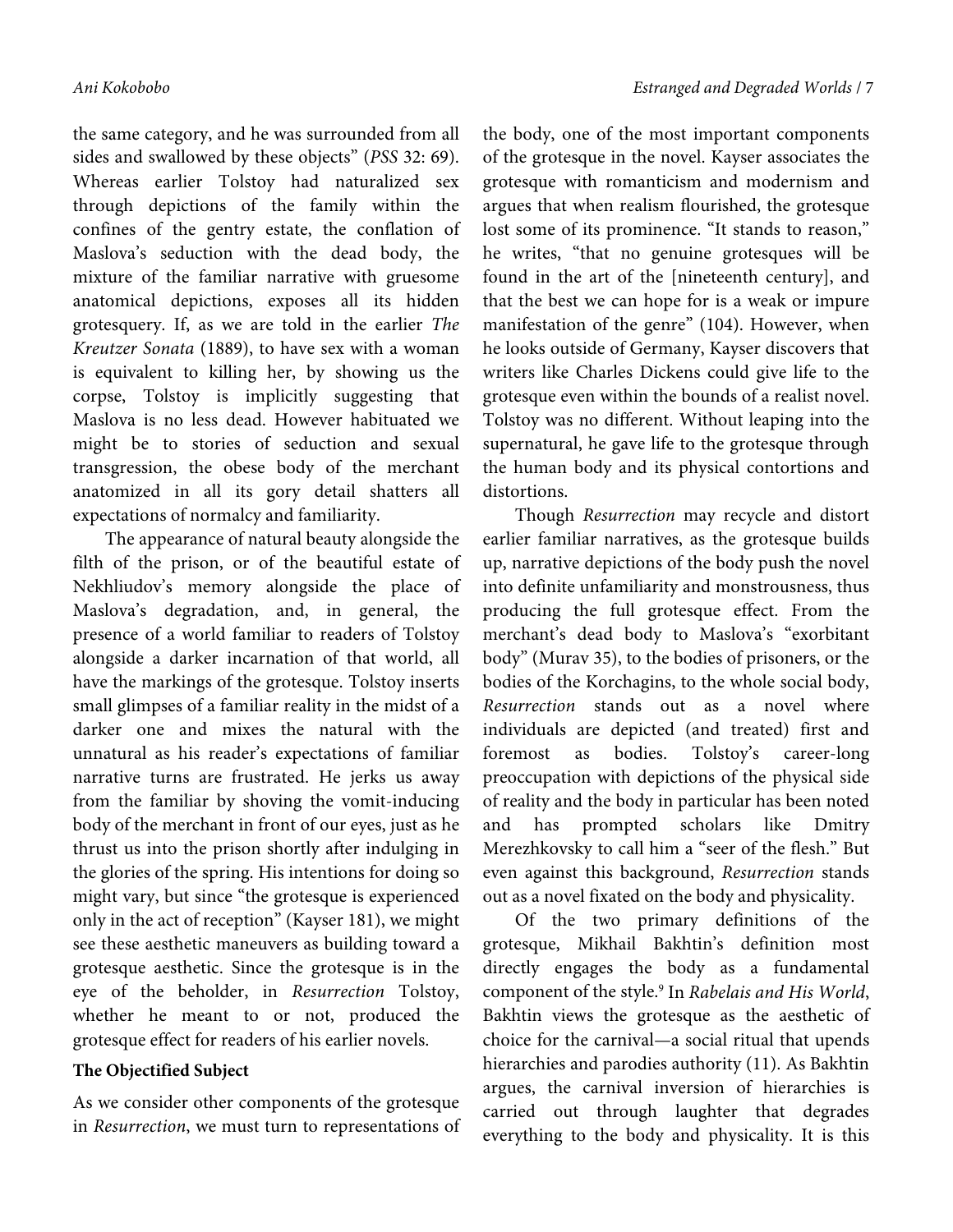comical physicality that Bakhtin associates with the grotesque, which he describes as a style that "turns [its] subject into flesh" (*Rabelais* 20). As he suggests, "the essential principle of grotesque realism is degradation—the lowering of all that is high, spiritual, ideal, abstract; it is a transfer to the material level, to the sphere of earth and body […]" (*Rabelais* 19). Though Tolstoy's grotesque is marked by collective descriptions of social reality and whole groups as grotesque bodies, thus keeping with the collective spirit of the carnival, the world of *Resurrection* is hardly defined by the laughter and joyous spirit of the masses that Bakhtin associates with the carnival. In fact, in order to apply some of Bakhtin's theories of the grotesque to the darker reality of Tolstoy's novel, we have to account for the seriousness of the grotesque in Tolstoy. Bakhtin's own later Dostoevsky book proves useful in this case. In that work, while discussing works permeated by the carnivalesque spirit, Bakhtin argues that "in carnivalized literature of the eighteenth and nineteenth centuries, laughter is as a rule considerably muffled" (*Problems* 165). Considering the date of *Resurrection*, we might construe its grotesque poetics as impure, and therefore devoid of the laughter Bakhtin ascribed to the grotesque due to its carnivalesque heritage.

 Indeed, the widespread degradation of human beings in *Resurrection* is hardly as comical or regenerative as the Renaissance grotesque Bakhtin traces in the context of Rabelais. For instance, when looked at through the lens of Bakhtin's theory, the corpse of the merchant that spills out from every orifice, breaching boundaries between the inside and the outside, is the quintessential degraded subject that functions as a focal point for the grotesque in the novel. As John Bayley puts it, the body of the merchant "poisons the air of the whole novel" (258). Rendered piecemeal as a medical artifact—an assortment of pus, enlarged organs, and rotting skin—the merchant's corpse almost cannot add up to an actual, whole human

being. He is, in Bakhtin's words, the subject "turn[ed] […] into flesh." By way of the merchant whose identity is reduced to a pound of flesh, Tolstoy anatomizes the societal malaises of despiritualization and dehumanization. The body of the merchant functions as a metonymic reflection of everything that is monstrous in the world of *Resurrection*: the wider loss of spiritual identity first signaled by Katiusha's transformation into the prostitute Liubka.

 Maslova is shown in a state of living death as a prostitute, utterly devoid of spirituality and burying herself in alcohol and cigarettes. "This woman is dead," thinks Nekhliudov to himself when he first sees Maslova at the jail (*PSS* 32: 149). The fact that Tolstoy does not literally kill Maslova does not make much difference since her life as a prostitute strips her of all spirituality and reduces her to a mere body. This complete degradation commences with the consummation of her romance with Nekhliudov. During that scene, Nekhliudov hears Maslova's resistance and her pleas to stop the act, but ignores the words and gives preference to her body language. He hears her say: "'How can you? Your aunts will hear,'" but feels that her "whole being cried, 'I am yours'" (*PSS* 32: 62). As Tolstoy notes, "it [is] only *this* [body language] that Nekhliudov underst[ands]"; while Maslova's words reject his advances, he believes that her body welcomes them (*PSS* 32: 62). Everything in Maslova is thus lowered to the level of the body.

 This initial perception of Maslova as nothing more than a body leads to her downward spiral toward prostitution. In fact, over time we can see her becoming an accomplice in her own degradation to the level of a grotesque body. She agrees to register formally as a prostitute because, as Tolstoy mentions, "Maslova imagined herself in bright yellow silk trimmed with black velvet décolleté—and she could not resist so she handed over her identity papers" (*PSS* 32: 10). Maslova sees herself as a beautiful body in a seductive dress and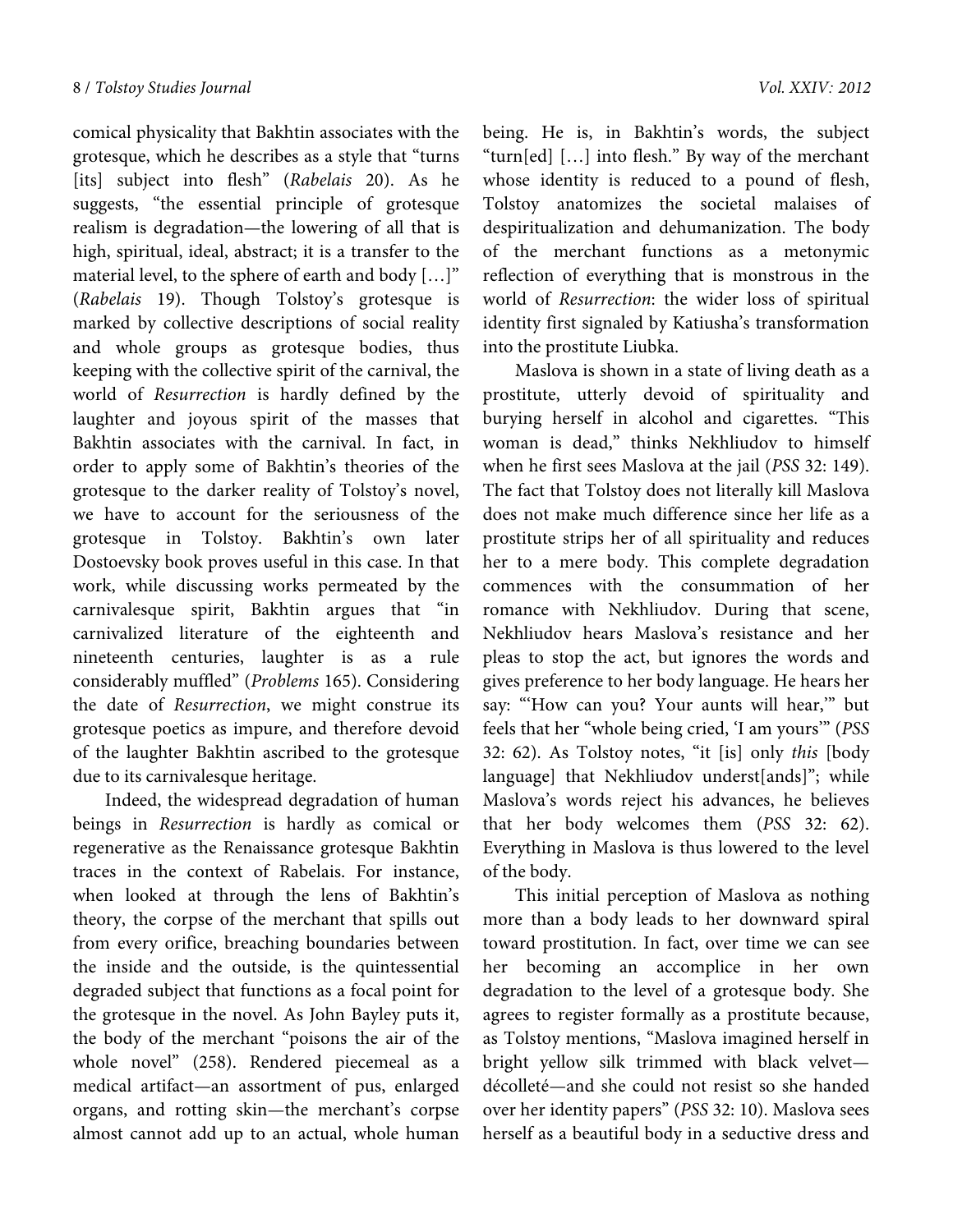hands over her identity papers and, indirectly, her spiritual identity, for a version of herself as a subject degraded to the level of flesh.

 The degree to which Maslova is dead while still alive is best illustrated by comparing her to past Russian heroines. As early as "Poor Liza," suicide provides tidy closure in many Russian stories of amorous affairs gone astray. Two immediate literary forerunners, with close intertextual ties to *Resurrection*—Turgenev's "A Quiet Spot," which is mentioned in *Resurrection* as Maslova's favorite work, and Tolstoy's own *Anna Karenina*—both end with the death of their heroines. In light of such literary precedents, the moment in *Resurrection* when Maslova also considers suicide as an escape becomes especially poignant. "A train will come," she thinks to herself, "I'll throw myself under and all will be over" (*PSS* 32: 131). Eventually, however, Nekhliudov's baby moves inside her and Maslova gives up the idea. Yet at this same moment she renounces God, embraces drinking and smoking, and enters the path that ends in prostitution.

 The choice of prostitution over death, of liquor and cigarettes over emotional anguish, can be equated to a choice of materialism over spirituality, of body over spirit. Though Tolstoy does not put his heroine under a train as he did Anna Karenina, repeated sexual violations have buried Maslova's soul so deep that she may well be dead—a thinglike body no different from the oozing object that is the merchant's corpse. In this case, the estrangement of the familiar heroine and plot happens through grotesque degradation; to echo Bakhtin, in the grotesque, "all that is high, spiritual, ideal, abstract" is lowered "to the material level, to the sphere of earth and body" (*Rabelais* 19). Maslova goes from being a reader of Russian literature and a spiritually pure soul to an intoxicated, sexualized body.

But the prostitute Maslova is not the only character in the novel with a lost spiritual identity. Physical degradation and the loss of spiritual

identity are not limited to the sexually defiled body of the prostitute, but emerge as systemic phenomena. The carnival as Bakhtin traces it in Rabelais' work was a collective community event defined by grotesque degradation. In *Resurrection*, Tolstoy similarly creates a collective, though considerably less benevolent, grotesque. In addition to degrading the favorite Russian heroine by turning her into a grotesque prostitute, Tolstoy also depicts respected members of the gentry, like the Korchagins, as grotesque bodies devoid of spirituality. The Korchagins belong to the same circles as the Rostovs from *War and Peace* or the Shcherbatsky family from *Anna Karenina* and participate in the same social activities. Despite similarities, however, they are emptied of their spiritual essence and stand as grotesque doubles of these earlier characters.

When visiting the Korchagins after Maslova's trial, Nekhliudov is confronted with the alien and grotesque side of them. "At that moment," writes Tolstoy about Nekhliudov, "strange images [rose] in his imagination for some unaccountable reason" (*PSS* 32: 97). These strange images take the shape of singled-out body parts that force their way into Nekhliudov's field of vision. The false teeth and lidless eyes of old Korchagin, his red face and smacking lips, stick out to Nekhliudov. Instead of seeing a man, we see body parts extracted from the whole of him; in Tolstoy's description, old Korchagin is a collection of unappealing appendages menacingly protruding outwards.

These images and many others in the scene recall Bakhtin's arguments about the grotesque as a style of unwieldy body parts that disrupt smooth, shapely imagery. According to Bakhtin, grotesque bodies are "ugly, monstrous, hideous from the point of view of 'classic' aesthetics […]" (*Rabelais* 25); they are always transgressing boundaries and venturing outside through apertures such as "the open mouth, the genital organs, the breasts, the phallus, the potbelly, the nose" (26). Aside from old Korchagin, virtually every character in the scene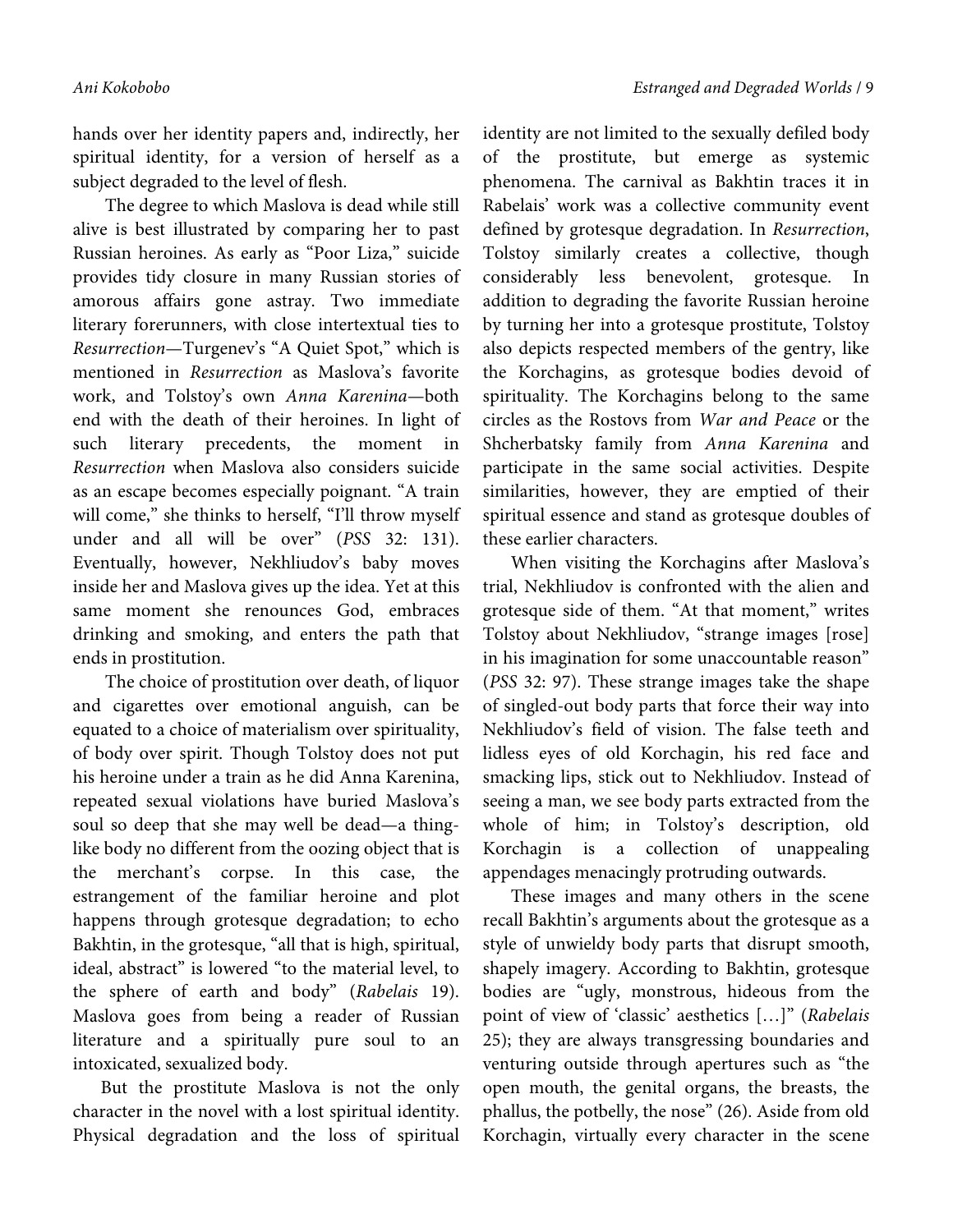reflects these traits of the grotesque. Missy, whom Nekhliudov considered marrying, has wrinkles, sharp elbows, and fluffed hair sticking out. Her paralyzed mother is so physically unappealing that she is terrified of being seen in the light of the sun or without her expensive silk outerwear. Nekhliudov also sees the friend of the family Kolossov, whom he sees as "a stomach like a melon, a balding skinny, and whip-like arms" (*PSS* 32: 97). Like Sofia Vasilevna's shoulders, the protruding belly takes on grotesque qualities.

#### **Automated Bodies**

The loss of spiritual identity at both high and low levels of society and the transformation of familiar character prototypes into grotesque bodies is symptomatic of socially endorsed processes of dehumanization—processes aimed against those at society's mercy, that unexpectedly reflect back on the privileged or indifferent. The prison is the center of the alien, estranged world of *Resurrection*, but instead of being an isolated, peripheral phenomenon, it has a spider-like reach; directly or indirectly, virtually everyone on the outside participates in or validates its abominations. "There is a thing called government service," writes Tolstoy, "which allows men to treat other men like they were things" (*PSS* 32: 352). He elaborates on this notion by suggesting that in dealing with prisoners, those in power act as though prisoners were not fellow human beings but inanimate objects. A revolutionary Nekhliudov meets during his visit to St. Petersburg corroborates these statements by describing her first arrest as precisely a dehumanizing experience. "I realized," she states, "that I was no longer a human being, but had become a *thing*" (*PSS* 32: 294; emphasis mine). The extent to which prisoners are objectified and deprived of their humanity becomes most apparent when Tolstoy describes their procession to Siberia. Dressed alike, walking in line, the prisoners look like a giant machine making its way through the city. Tolstoy describes this procession in detail, highlighting its dehumanizing nature:

The procession was so long that the men in the front were out of sight by the time luggage carts and feeble-bodied prisoners were on the move. [...] It had become very hot. There was no wind, and the dust raised by thousands of feet constantly stood over the prisoners, as they moved to the center of the road. They were walking with a quick step, and the slow-trotting horse of Nekhliudov's cab could barely catch up to them. Row after row walked unknown, strange and fearful creatures dressed alike, thousands of feet shod alike, all in step, swinging their arms as if to keep up spirits. There were so many of them, they all looked so alike and their circumstances were so extraordinarily odd, that to Nekhliudov they no longer seemed like men, but peculiar and dreadful creatures of some sort. (*PSS* 32: 330)

The description of the marching prisoners, by way of Nekhliudov's gaze, as "strange fearful creatures" or as "peculiar and dreadful creatures of some sort," indicates that these men and women are no longer viewed as human subjects, but have morphed—at least in the eyes of society—into something strange and unnatural, a grotesque, multi-headed body. The strangeness of these moments aligns with the "strange images" that come into Nekhliudov's mind at the Korchagins. Yet in this case, despite how others might see the prisoners, Nekhliudov is able to recognize individual faces and humanity in the dehumanized procession in front of him.

The procession of prisoners, marching forward as one, gives the impression that these individuals are blindly following orders with no will of their own. The prisoners have been turned into empty vessels for societal mandates, which guide their automatized march forward. The image of prisoners set into motion by an overwhelming social force has strong grotesque overtones. When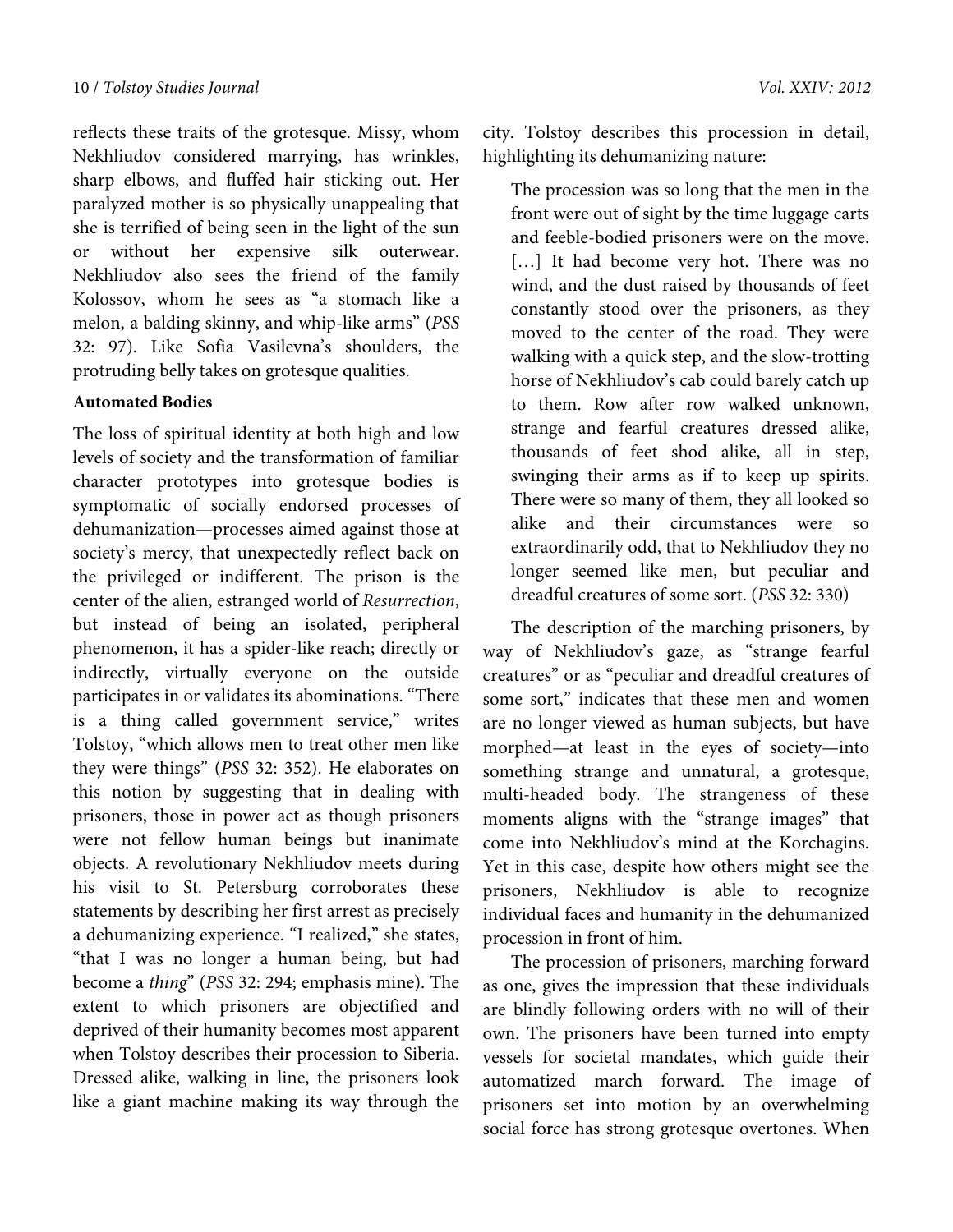discussing the grotesque in the work of a realist author like Charles Dickens, Kayser writes that, unlike Lewis Carroll whose *Alice's Adventures in Wonderland* "immediately remove[s] us to [his] fantastic realm," Dickens "appears to lead his readers through the familiar everyday world" (122). Yet, as he adds, the Dickensian world is filled with "mechanical" characters "always unwinding and on the move." "The energy they expend in the course of their activities," writes Kayser, "is not part of their personality but points to an impersonal force which drives them" (123). Turned into automatons by the system, the prisoners in *Resurrection* have been robbed of personal identities, degraded, made to wear uniforms, have had half of their heads shaven, and have been sent on a journey that, for many of them, will end in death. Persons with a will of their own would not so obediently undertake a death-bound exodus.

But if prisoners are turned automatons by those in power, the process of dehumanization and automatization is a vicious cycle in *Resurrection*. The rich and mighty of the world, despite their power in society, are the source of Tolstoy's grotesque aesthetic. As Tolstoy shows, characters like the Korchagins have themselves lost their basic humanity and wander about like grotesque soulless bodies driven by impersonal forces. Once the aesthetic gaze is fixed on the prison, the familiar spaces and people of Russian literature (and of Tolstoy's past novels) cannot be seen in the same light due to their complicity in that system. Those complicit in the transformation of human beings into vessels of a merciless social machine simply through their silence are themselves shown as soulless marionettes. In fact, if the soulful prisoners are forced to abandon their free will and spirituality because they are part of the penal machinery, members of society are shown as inherently soulless.

The Korchagins are not only grotesque in their physical appearance, but also in behavior. When they converse about various cultural events, Nekhliudov cannot help noticing that they do so simply out of habit, without personal investment. Images of individuals speaking or acting without strong interest or personal opinion reverberate throughout the novel. Impersonal forces like the law give rise to such moments. Those involved in legal processes do not think about the special circumstances of each individual case, but blindly apply legal principles. Even Nekhliudov's friend Selenin, who had a strong sense of right and wrong in his youth, has abandoned individual morality and allows his opinions and actions to be exclusively guided by legal principles. Some even subjugate their personal opinions to more ridiculous and more arbitrary forces. The third juror in the opening of the novel counts steps and mechanically decides life questions based on the results of these counting processes.

Tolstoy does not spare from his grotesque lens even religion, which might be seen as the last bastion of spirituality. When it comes to organized religion in the Orthodox Church, quite the opposite seems to be the case in *Resurrection*. As Amy Mandelker argues, in Tolstoy's late works, with *Resurrection* as a key example, "institutional Christianity becomes a negative social force, legitimizing the worst sorts of inhuman injustice" (117). As we can see in *Resurrection*, instead of being spiritually motivated, actions of those affiliated with the church are as automatized as those of lawyers and jurors. The most grotesque, automated, and soulless being in the novel is Toporov, Chief Procurator of the Most Holy Synod. As Hugh McLean points out, this character is "an obvious caricature" of the arch-conservative Chief Prosecutor Konstantin Pobedonostsev, who was a major advisor to Alexander III (107). Nekhliudov notes that Toporov "in the depths of his soul […] really believed in nothing" (*PSS* 32: 297). An underlying nihilism is obvious in the "[p]ale, immobile mask" that is his face (*PSS* 32: 298). When Toporov surprisingly decides to help the sectarians, Nekhliudov describes a grotesque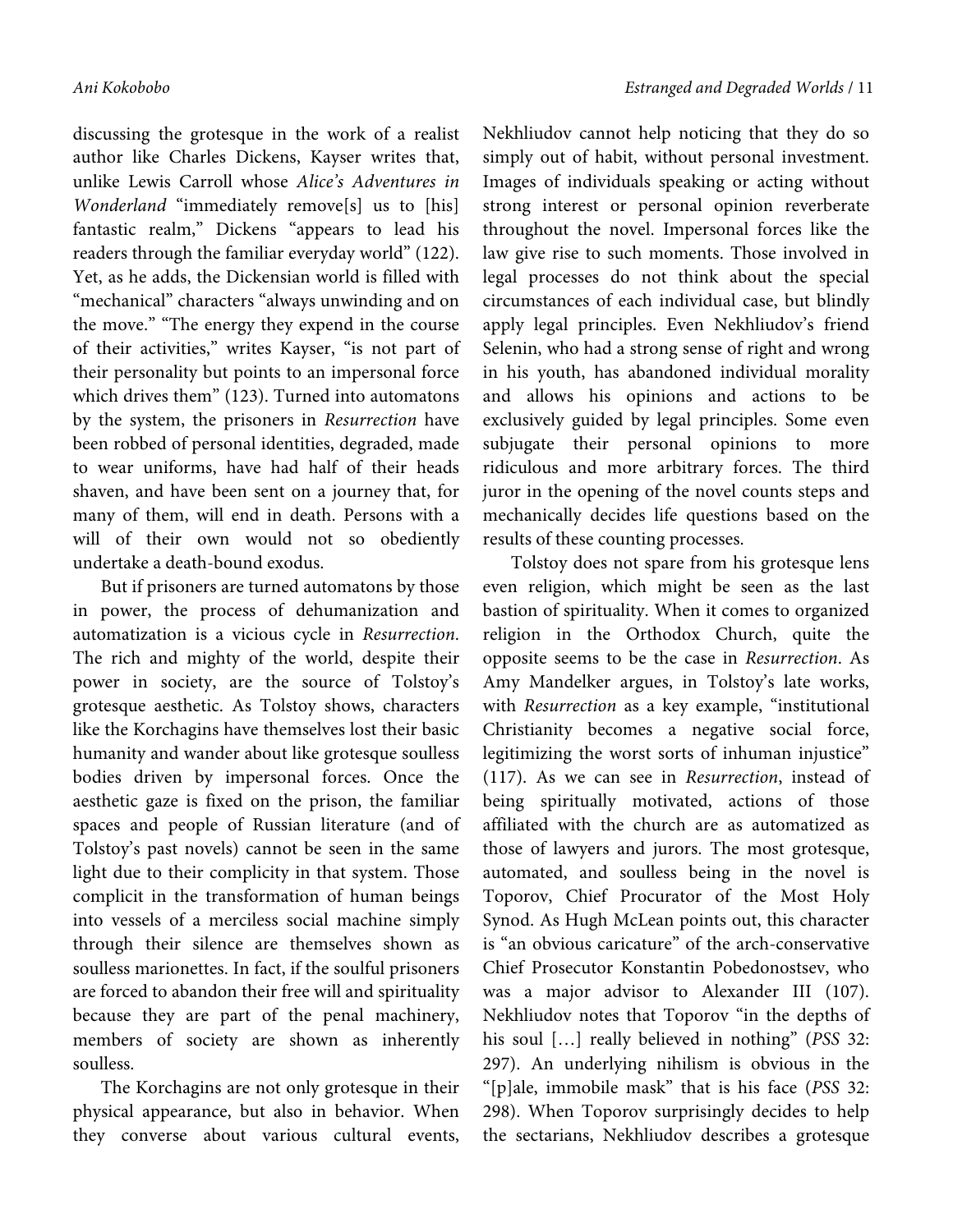body at work, moving about automatically to accomplish a task in which he has no sincere investment. "Nekhliudov continued to stand," writes Tolstoy, "looking down on the narrow bald skull, at the hand with thick blue veins swiftly moving the pen, and wondered why this man, who was obviously indifferent to everything, was doing what he was doing, and why he has doing it with such care. What for?" (*PSS* 32: 299).

The depiction of one of the main guardians of spirituality in Russian society as a soulless automaton fits with Tolstoy's general treatment of Orthodoxy as a religion that has inverted Christ's thought. In a scene that has become notorious for precipitating Tolstoy's 1901 excommunication by the Holy Synod, the author depicts the Eucharist through a defamiliarized gaze. Tolstoy shows the priest blessing the bread and wine and then praying afterwards, because "he had eaten a small piece of God's flesh and swallowed a sip of His blood" (*PSS* 32: 135). Following the priest, the children in the prison congregation also take communion. Tolstoy shows the priest "wiping the children's mouths" and then "sing[ing] a song about the children eating God's flesh and drinking His blood" (*PSS* 32: 136). Scholars have understood these descriptions as highly satirical (McLean 101), but the effect they produce is also grotesque and fits with other grotesque manifestations in *Resurrection*. Kayser cites the German poet Christian Morgenstern, who provocatively asserts that: "God's material form is grotesque" (205). The discussions of communion as "eating God's flesh" or the images of innocent children "eating God's flesh" are disturbing because they despiritualize the process, removing its mystery, while reducing the theological ritual into a physical exchange.

Instead of seeing the Eucharist as a recognizable ritual, Tolstoy focuses on the physical side of the rite—the bread and wine—and the fact that there is eating and drinking involved. To echo Morgenstern, the implication of the semicannibalistic rite Tolstoy recreates, that God has flesh and blood, or worse still, that his flesh and blood are edible, provokes a grotesque effect by degrading the deity to the level of flesh. But then, this is precisely Tolstoy's aim, which is why this scene is a key component of the grotesque in *Resurrection*. Not only are characters degraded and reduced to mere bodies, but also the mystery of their deity, the center of their spiritual life, is degraded into flesh and blood.

The few fragmented glimpses of Tolstoy's earlier narratives in *Resurrection* house a theater of grotesque marionettes where spirituality is scarce and individuals motivated by largely impersonal forces. The only individuals immune to Tolstoy's poetics of the grotesque are the political prisoners. When depicting political prisoners, Tolstoy dwells primarily on eyes, large sad eyes looking through peepholes in solitary cells. And the eye, as Bakhtin points out, is not very relevant to the grotesque, unless it is somehow deformed. By virtue of their emotional investment in the cause, political prisoners, even self-aggrandizing ones like Novodvorov, have managed to preserve their spiritual identities.

#### **Conclusion**

After Tolstoy analyzes the various layers of the grotesque in *Resurrection* on both a social and an individual level, the protagonist and, indirectly, the narrative itself eventually retreat from this reality. At first, political prisoners guide Nekhliudov as he leaves society. As their fellow traveler to Siberia, he renounces the injustice of his past, thus abiding by Thoreau's famous dictum that during times of injustice (such as during slavery in America) "the only proper place for the honest citizen […] [is] the prison" (*PSS* 32: 304). Yet even though he temporarily joins the revolutionaries and admires them for their sincerity and spiritual commitment to the cause, this cause ultimately does not provide Nekhliudov with a positive vision for a better world. Instead, the desire for change among revolutionaries often takes exclusively destructive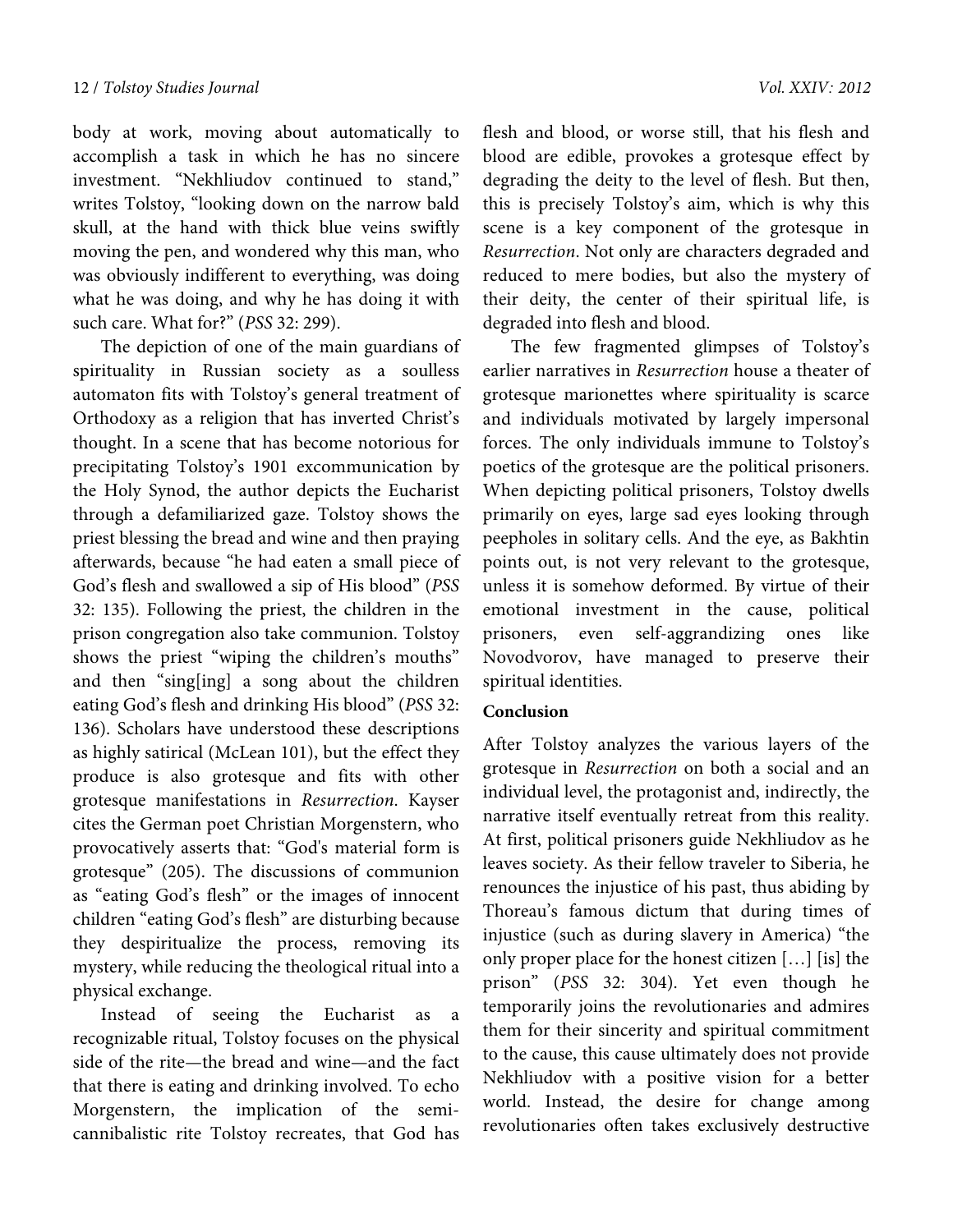form; Kryltsov, whom Nekhliudov befriends, desires the "destruction of the established order of things" that made possible the death of his young comrades (*PSS* 32: 378). He would like to "go up on a balloon" and effectively annihilate everyone below as if they were bedbugs (*PSS* 32: 409).

Through this line of thinking Kryltsov indirectly participates in the grotesque degradation that plagues his world. After all, the grotesque in *Resurrection* is very much in the eye of the beholder. Society members perceive prisoners as grotesque things, whereas the Korchagins are dehumanized in Nekhliudov's gaze. By seeing people as on the level of bedbugs, Kryltsov adopts the morally flawed perception of others we face throughout the novel. In order to escape the injustice of his reality in full, Nekhliudov must therefore go beyond Thoreau and abandon the revolutionaries and their call for violence. He must learn to see others in a new way.

It is uncertain what Nekhliudov's fate is at the end of *Resurrection*. He is left a pilgrim on the open road: someone who has seen the grotesquery of his world and who chooses to abandon it for a new path. In a sense, he thus fulfills the fantasy of his earlier literary incarnation in Tolstoy's first (and failed) attempt at writing a didactic novel—"A Landowner's Morning."10 At the end of "A Landowner's Morning," Nekhliudov becomes enthusiastic thinking about the travels of a peasant boy and begins to wonder why he himself cannot travel the world rather than be bound to his estate. Nekhliudov gets his wish in *Resurrection* when he unburdens himself of his patrimony and "experiences the joy of the traveler who discovers a new, unknown, and beautiful world" (*PSS* 32: 361). This unknown and beautiful world is not explored in *Resurrection*, but the sheer vision of it suffices for Nekhliudov. Ultimately, though it appears that the novel ends with him at the crossroads, through his reading of the gospels, Nekhliudov has learned the only lesson necessary: the importance of approaching others with love rather than

dehumanizing them. The novel's open ending suggests that all that is needed to escape the horrors we witness in *Resurrection* through Tolstoy's elaborate grotesque poetics is a new perception based on love.

#### **Notes**

All translations from the *Jubilee* edition of Tolstoy (*PSS*) are the author's.

1. In my view, *Hadji Murat*, which Tolstoy finished in 1904, after *Resurrection*, is a novel manqué. Tolstoy sets the scene for a full-blown novel, but then drops all the other characters after Hadji Murat dies.

2. This argument is echoed by Irving Howe who suggests that *Resurrection* "is much richer in felt life and far less monochromatic than 'The Kreutzer Sonata,' if only because the novel as a form forces Tolstoy to reveal himself" (32).

3. Bakhtin similarly wavers on Tolstoy's merits as a social writer; he mentions that despite the novel's ideological force, Tolstoy is "deprived of a genuine sense of history" and unable to envision social change, which prevents him from embracing the revolutionaries he portrays ("Preface" 138).

4. See, among others, McLean (96–110).

5. Tolstoy traces the character's fall through plot devices similar to those that dominate late works like "The Forged Coupon" or *The Kreutzer Sonata*. In *The Kreutzer Sonata* sexual desire leads to murder, while in "The Forged Coupon" even as harmless an act as the forgery of a ruble note leads to several deaths and many other misfortunes as the forged money is passed down among people who either suffer or make others suffer as a result of the coupon.

6. One exception is the young child that Nekhliudov meets in Siberia, when the governor's daughter insists that he meet her child.

7. Murav takes note of the plight of infants in the novel and argues that *Resurrection* is a "motherless utopia" where Tolstoy replaces the birth-model with the